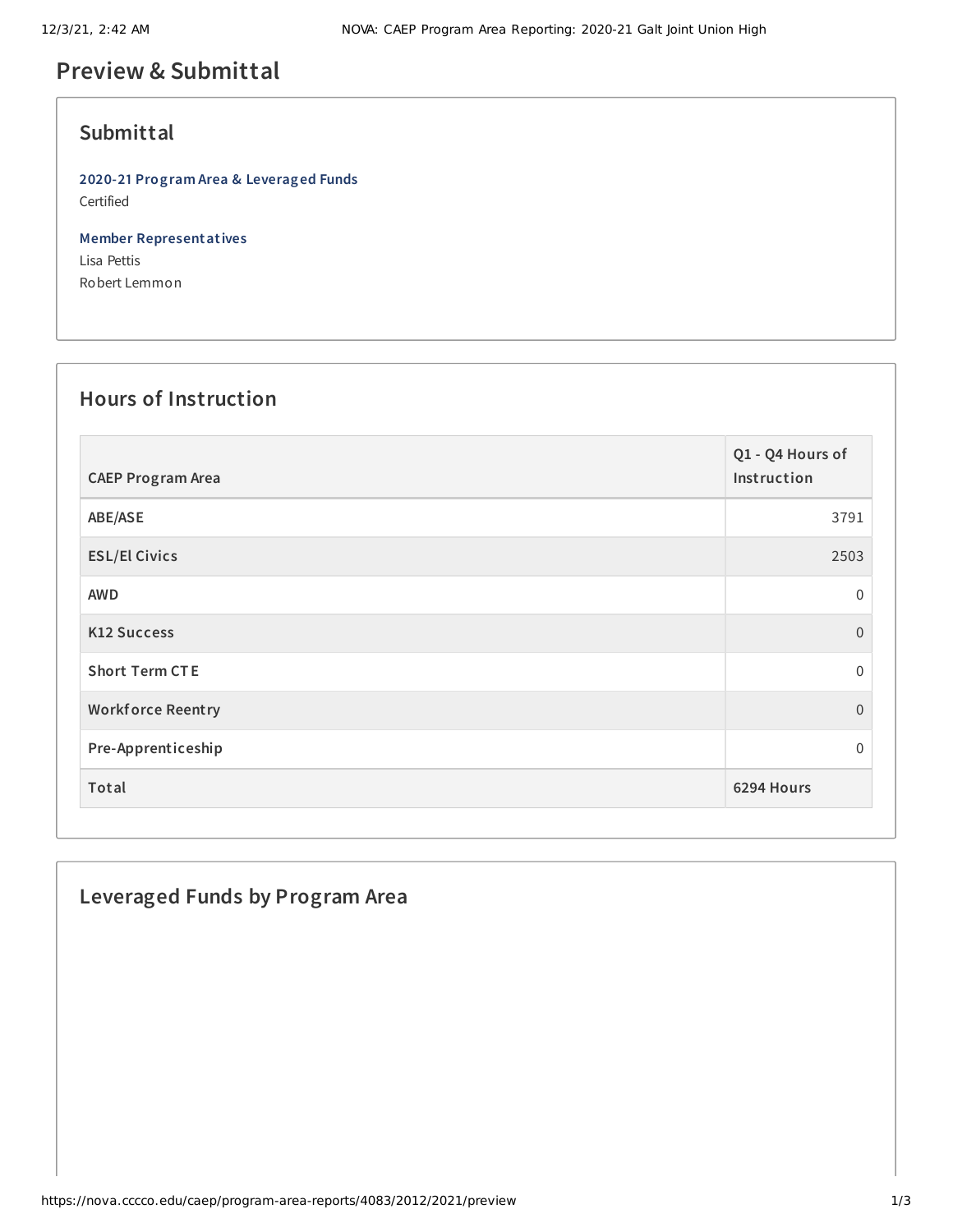12/3/21, 2:42 AM NOVA: CAEP Program Area Reporting: 2020-21 Galt Joint Union High

| Fund                                     | <b>ABE/ASE</b> | ESL/El<br><b>Civics</b> | <b>AWD</b> | K12<br><b>Success</b> | <b>Short</b><br>Term<br><b>CTE</b> | Workforce<br>Reentry | Pre-<br>Apprenticeship | Totals    |
|------------------------------------------|----------------|-------------------------|------------|-----------------------|------------------------------------|----------------------|------------------------|-----------|
| California Adult<br>Education<br>Program | \$265,344      | \$130,692               | \$0        | \$0                   | \$0                                | \$0                  | \$0                    | \$396,036 |
| <b>CalWORKs</b>                          | \$0            | \$0                     | \$0        | \$0                   | \$0                                | \$0                  | \$0                    | \$0       |
| NonCredit                                | \$0            | \$0                     | \$0        | \$0                   | \$0                                | \$0                  | \$0                    | \$0       |
| <b>Perkins</b>                           | \$0            | \$0                     | \$0        | \$0                   | \$0                                | \$0                  | \$0                    | \$0       |
| <b>LCFF</b>                              | \$0            | \$0                     | \$0        | \$0                   | \$0                                | \$0                  | \$0                    | \$0       |
| Fees                                     | \$0            | \$0                     | \$0        | \$0                   | \$0                                | \$0                  | \$0                    | \$0       |
| K12 Adult Ed Jail<br><b>Funds</b>        | \$0            | \$0                     | \$0        | \$0                   | \$0                                | \$0                  | \$0\$                  | \$0       |
| <b>WIOA II</b>                           | \$0            | \$0                     | \$0        | \$0                   | \$0                                | \$0                  | \$0                    | \$0       |
| Contracted<br><b>Services</b>            | \$0            | \$0                     | \$0        | \$0                   | \$0                                | \$0                  | \$0                    | \$0       |
| Totals                                   | \$265,344      | \$130,692               | \$0        | \$0                   | \$0                                | \$0                  | \$0                    | \$396,036 |

## **Certification**

**28 Capital Adult Education Regional Consortium - Primary Contact**

**Patricia Oliva** [poliva@scoe.net](mailto:poliva@scoe.net)

**Bethany Ely** Coordinator [bely@scoe.net](mailto:bely@scoe.net)

**Carla Slowiczek** CAERC Coordinator [cslowiczek@scoe.net](mailto:cslowiczek@scoe.net)

#### Appro ved by Pa tricia Oliva

**12/02/2021 06:41 PM PST**